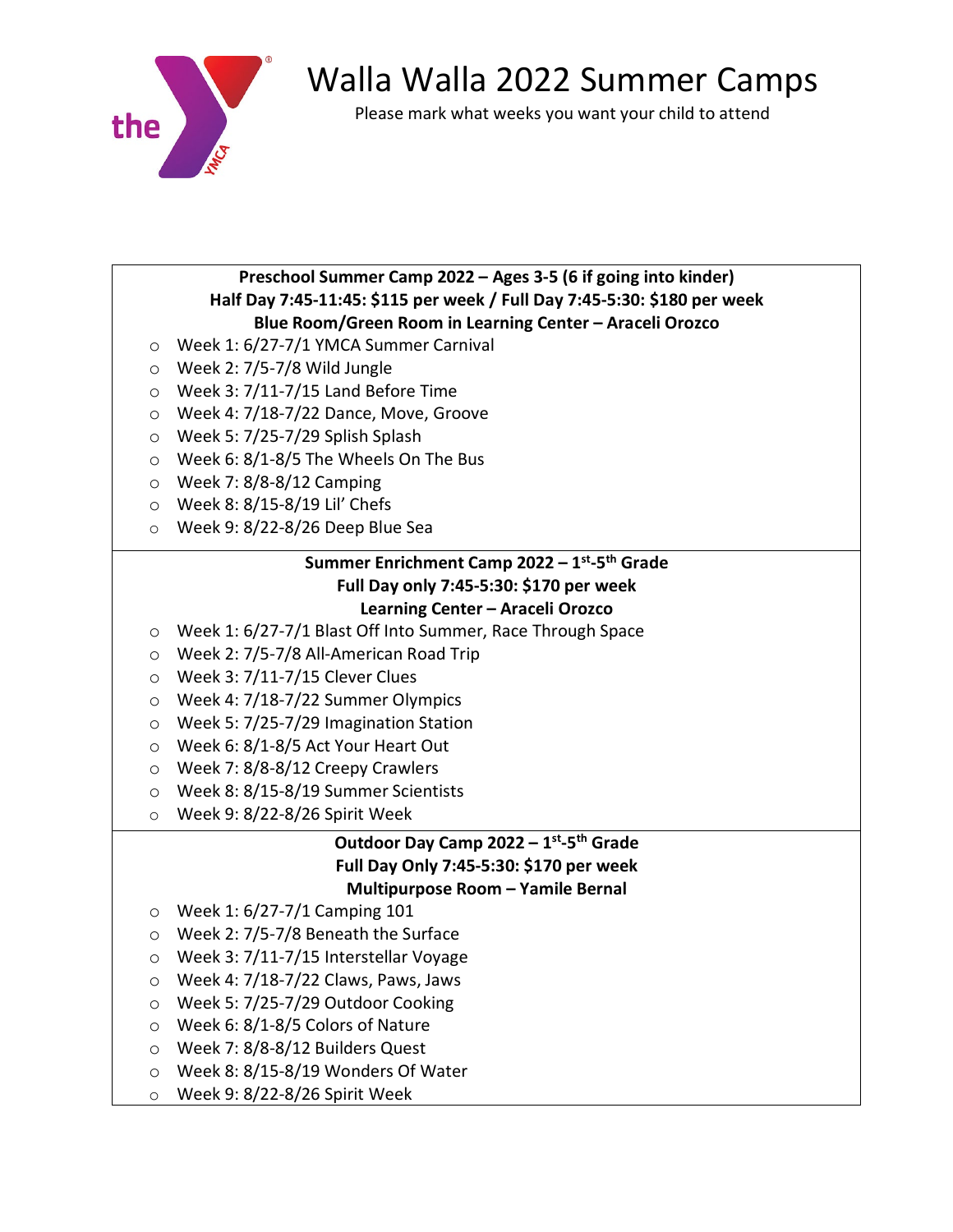

,

## **FIND YOUR SUMMER FUN Registration Form / ES VERANO, DIVIERTETE Registration**

## **Check one:**

| Little Explorers   Walla Walla                          | □ Little Explorers   Milton-Freewater                   |
|---------------------------------------------------------|---------------------------------------------------------|
| Summer Enrichment   Walla Walla                         | School-Age   Milton-Freewater                           |
| Outdoor Explorers   Walla Walla                         | $\Box$ Athena Camps                                     |
| Sports   Walla Walla                                    | Summer SOL   Walla Walla                                |
| <b>Check one:</b> (if applicable for the selected camp) | STOP! Register for this camp through WWPS/21st Century. |
| $\Box$ Half Day                                         | $\Box$ Full Day                                         |

**Please print clearly.** Complete all blanks on this form. If there is a blank that is not applicable, write N/A in that blank. Incomplete forms cannot be accepted and we are unable to provide care until all paperwork has been submitted. If you have any questions about completing this form, please contact the Y. **Print completed registration form, sign all applicable pages & bring to your YMCA to complete registration.**

| Child's Information/ Informacion del nino/a:                                                               |                           |                                                                                                        |               | Member#                                                                                                                                                                                                                                |           |  |
|------------------------------------------------------------------------------------------------------------|---------------------------|--------------------------------------------------------------------------------------------------------|---------------|----------------------------------------------------------------------------------------------------------------------------------------------------------------------------------------------------------------------------------------|-----------|--|
| Child's Full Name/Nombre complete de nino/a                                                                |                           |                                                                                                        | Nickname      |                                                                                                                                                                                                                                        |           |  |
|                                                                                                            | YS YM YL YXL AS AM AL AXL | T-Shirt Size:                                                                                          |               |                                                                                                                                                                                                                                        |           |  |
| Address (include physical address and mailing address)/Direccion (Direccion de correo alternative, PO Box) |                           |                                                                                                        |               |                                                                                                                                                                                                                                        |           |  |
|                                                                                                            |                           |                                                                                                        |               |                                                                                                                                                                                                                                        |           |  |
|                                                                                                            |                           |                                                                                                        |               |                                                                                                                                                                                                                                        |           |  |
| City/Cludad                                                                                                | State/Estado              | Zip/codigo postal                                                                                      | Home Phone    |                                                                                                                                                                                                                                        |           |  |
|                                                                                                            |                           |                                                                                                        |               |                                                                                                                                                                                                                                        |           |  |
| School/Escuela de Asistencia                                                                               | Grade Entering            | Age                                                                                                    |               | Date of Birth/Fecha de Nacimiento                                                                                                                                                                                                      |           |  |
|                                                                                                            |                           |                                                                                                        |               |                                                                                                                                                                                                                                        |           |  |
|                                                                                                            |                           |                                                                                                        |               |                                                                                                                                                                                                                                        |           |  |
| Other Schools/Programs Concurrently Attending                                                              |                           |                                                                                                        | Gender/Genero |                                                                                                                                                                                                                                        |           |  |
|                                                                                                            |                           |                                                                                                        |               |                                                                                                                                                                                                                                        |           |  |
| Primary email address/Correo electronico                                                                   |                           |                                                                                                        |               |                                                                                                                                                                                                                                        |           |  |
|                                                                                                            |                           |                                                                                                        |               |                                                                                                                                                                                                                                        |           |  |
|                                                                                                            |                           |                                                                                                        |               |                                                                                                                                                                                                                                        |           |  |
|                                                                                                            |                           |                                                                                                        |               |                                                                                                                                                                                                                                        |           |  |
|                                                                                                            |                           |                                                                                                        |               | Parent/Guardian and Medical information: In the event of an emergency, number in order of priority (1-4) which phone to<br>contact./En el evento de una emergencia, por favor anote en orden de prioridad, a quien contactar telephono |           |  |
| Parent/Guardian Name/Nombre de padre                                                                       |                           |                                                                                                        |               | Date of Birth/Fecha de nacimiento Cell #/Email/Telephono/Correo elctronico Priority                                                                                                                                                    | Prioridad |  |
|                                                                                                            |                           |                                                                                                        |               |                                                                                                                                                                                                                                        |           |  |
|                                                                                                            |                           |                                                                                                        |               |                                                                                                                                                                                                                                        |           |  |
| Address/Direccion                                                                                          |                           |                                                                                                        |               |                                                                                                                                                                                                                                        |           |  |
|                                                                                                            |                           |                                                                                                        |               |                                                                                                                                                                                                                                        |           |  |
| City/Cludad                                                                                                | State/Estado              | Zip/codigo postal                                                                                      |               | Home Phone/Telephono                                                                                                                                                                                                                   |           |  |
|                                                                                                            |                           |                                                                                                        |               |                                                                                                                                                                                                                                        |           |  |
|                                                                                                            |                           |                                                                                                        |               |                                                                                                                                                                                                                                        |           |  |
| Place of Employment/Lugar de empleo                                                                        |                           |                                                                                                        |               | Work Phone/ Telephono                                                                                                                                                                                                                  |           |  |
|                                                                                                            |                           |                                                                                                        |               |                                                                                                                                                                                                                                        |           |  |
| Parent/Guardian Name/Nombre de padre                                                                       |                           |                                                                                                        |               | Date of Birth/Fecha de nacimiento Cell #/Email/Telephono/Correo elctronico Priority                                                                                                                                                    |           |  |
|                                                                                                            |                           |                                                                                                        |               |                                                                                                                                                                                                                                        |           |  |
|                                                                                                            |                           |                                                                                                        |               |                                                                                                                                                                                                                                        |           |  |
| Address/Direccion                                                                                          |                           |                                                                                                        |               |                                                                                                                                                                                                                                        |           |  |
|                                                                                                            |                           |                                                                                                        |               |                                                                                                                                                                                                                                        |           |  |
| City/Cludad                                                                                                | State/Estado              | Zip/codigo postal                                                                                      |               | Home Phone/Telephono                                                                                                                                                                                                                   |           |  |
|                                                                                                            |                           |                                                                                                        |               |                                                                                                                                                                                                                                        |           |  |
|                                                                                                            |                           |                                                                                                        |               |                                                                                                                                                                                                                                        |           |  |
| Place of Employment/Lugar de empleo                                                                        |                           |                                                                                                        |               | Work Phone/ Telephono                                                                                                                                                                                                                  |           |  |
|                                                                                                            |                           |                                                                                                        |               |                                                                                                                                                                                                                                        |           |  |
|                                                                                                            |                           | Emergency names, and phone numbers of TWO people to be called in the event that we cannot reach either |               |                                                                                                                                                                                                                                        |           |  |
|                                                                                                            |                           |                                                                                                        |               | parent/quardian: / Nombres de emergencia, dos numeros de telephono en caso si ustedes no estan disponibiles:                                                                                                                           |           |  |
|                                                                                                            |                           |                                                                                                        |               |                                                                                                                                                                                                                                        |           |  |
| Emergency Contact Name/Nombre del contacto                                                                 |                           |                                                                                                        |               | Cell #/Email/Telephono/Correo elctronico                                                                                                                                                                                               | Priority  |  |
|                                                                                                            |                           |                                                                                                        |               |                                                                                                                                                                                                                                        |           |  |

| Address/Direccion                          |              |                   |                                          |          |
|--------------------------------------------|--------------|-------------------|------------------------------------------|----------|
| City/Cludad                                | State/Estado | Zip/Codigo postal | Home Phone/Telephono                     |          |
| Emergency Contact Name/Nombre del contacto |              |                   | Cell #/Email/Telephono/Correo elctronico | Priority |
| Address/Direccion                          |              |                   |                                          |          |
| City/Cludad                                | State/Estado | Zip/Codigo postal | Home Phone/Telephono                     |          |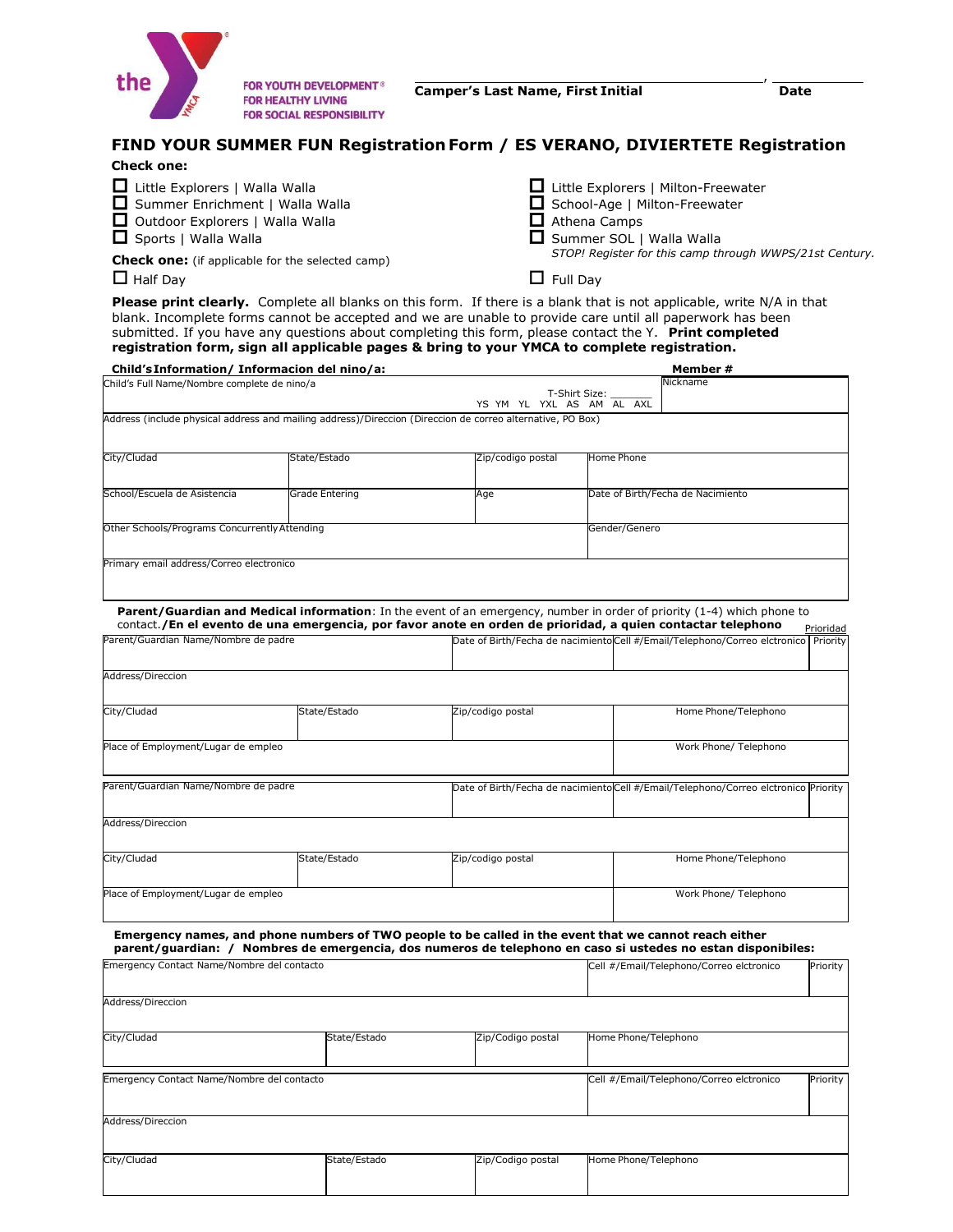#### **Child's Medical information Informacion medica del nino**

| Child's Doctor/Medico del nino                           | Doctor's Phone/Telephono del medico                                                                       |
|----------------------------------------------------------|-----------------------------------------------------------------------------------------------------------|
| Childs Doctor Address/Direccion del medico del nino      | Medical Facility preference for Emergency Treatment/<br>Preferencia del centro medico para el tratamiento |
| Medical Insurance Provider/Proveedor de Seguro medico    | Policy $\#/\#$ de poliza                                                                                  |
| Child's last Physical Exam/Ultimo examen fisico del nino |                                                                                                           |
|                                                          |                                                                                                           |

| Child's Dentist/Dentista del nino                                                                                          | Dentist Phone/Telephono del dentista                                                      |
|----------------------------------------------------------------------------------------------------------------------------|-------------------------------------------------------------------------------------------|
| Child's Dentist Address/Direccion del dentista                                                                             | Dentist preference for Emergency<br>treatment/Preferencia del dentista por el tratamiento |
| Medical Insurance Provider (if different from above)/Proveedor de Seguro (si es differente de arriba) Policy #/# de poliza |                                                                                           |
| Child's last dental Exam/Ultimo examen dental del nino                                                                     |                                                                                           |

#### **AdditionalInformation:**

Authorized Person for pick-up (in addition to above parents/guardians and emergency contacts) Max of 8 people total Personas autorizadas para recojer Maximo 8 personas

Person(s) NOT authorized for pick-up (appropriate legal paperwork must be on file when the custodial parent requests not to release the child to the other parent). Personas que no estan autoizadas para recojer (la documentacion legal apropiada debe estar archivada cuando el padre con custodia solicita no entregar al nino al otro padre).

School and Child Care Centers previouslyattended

Does your child have any allergies and/or intolerances to food, medication or any other substances? What are the symptoms and action to be taken if any?

Please provide information on any chronic physical problems and pertinent developmental information and any special accommodations needed. Attach additional sheets ifnecessary.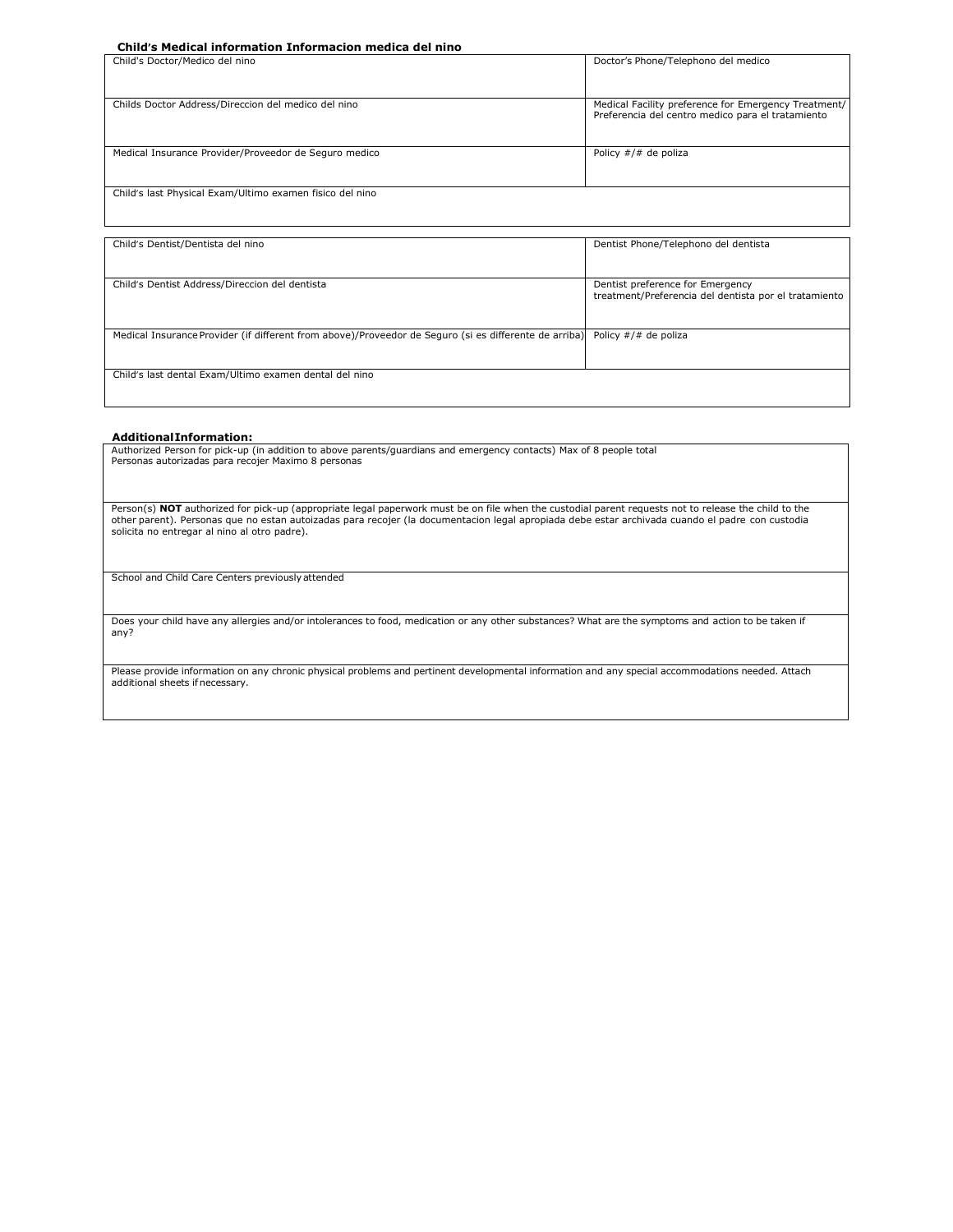#### **Parent Statement of Understanding**

#### **The following information is important for the safety and protection of your child. Please read this information and sign below.**

- I understand that my child will not be released to any person(s) not listed on the enrollment form.
- I understand that my child will not be released to any person(s) who seems to be under the influence of drugs or alcohol.
- I understand that I am not to leave my child at the YMCA or program site unless a YMCA Camp staff member or volunteer is there to receive and supervise my child.
- I understand that it is my responsibility to sign my child in the morning and sign my child out before leaving in the afternoon. *Sign-in/Signout sheets are available as you arrive at the program area.* (See other pick-up provisions in Parent Handbook).
- I understand that my child will not be allowed to leave the program with an unauthorized person. *Any person authorized to pick up my child must be listed on this form. Authorization by telephone will not be accepted.*
- I understand that the YMCA is mandated to report any suspected cases of child abuse or neglect to the appropriate authorities for investigation.
- I understand that YMCA staff and volunteers are not allowed to babysit or transport children at any time outside the YMCA facilities and program. *If a violation of this policy is discovered, the YMCA will take immediate disciplinary action toward staff and volunteers.*
- I understand that in an emergency, the child care facility has my permission to call an ambulance, or take my child to any available physician or hospital at my expense to obtain medical treatment. In most emergencies, 911 is called and the child is transported to the nearest hospital and treated by the on call physician. The parent or guardian of the child is notified as soon as possible.

#### **I have read and understand the statements above regarding YMCA policies and procedures.**

| Parent/Guardian Signature                                                                                                           | Date |
|-------------------------------------------------------------------------------------------------------------------------------------|------|
| I have received a copy of the YMCA Parent Handbook which includes the bus policy. Copies are available at your Walla Walla<br>YMCA. |      |
| Parent/Guardian Signature                                                                                                           | Date |
|                                                                                                                                     |      |

**I have provided a copy of either my child's physical or immunization records.**

Parent/Guardian Signature Date Date of the Date of the Date of the Date of the Date of the Date of the Date of the Date of the Date of the Date of the Date of the Date of the Date of the Date of the Date of the Date of the

#### **Statement of Authorization**

- 1. My child has permission to be transported by a YMCA vehicle and to participate in all YMCA program activities and related field trips.
- 2. My child has permission to participate in swimming activities. **Assess your child's swimming abilities here**:
	- *The YMCA reserves the right to assess your child before any swimming activities*
		- □ NON-SWIMMER (unable to swim/noswim instruction) □ INTERMEDIATE SWIMMER (average swim ability) □ BEGINNER SWIMMER (some limited swim instruction) □ ADVANCED SWIMMER (skilled swimmer)

- 
- 3. In the case that your **child becomes ill** during the program, you will be contacted as soon as possible. If the parent or guardian is unable to be reached, the child's emergency contact will be notified. It is the responsibility of the parents or guardians to arrange for the child to be picked up from the center as soon as possible.
- 4. In the case that your camper or anyone in the immediate household of the camper develops a **reportable communicable disease** as defined by the State Board of Health, it is the responsibility of the parent to notify the YMCA within 24 hours or the next business day in order for the YMCA to take proper action, except in the case of life-threatening diseases which must be reported immediately.
- 5. My signature authorizes the management and staff of the Walla Walla YMCA to act for me according to their best judgment in the event of a **medical emergency and/or routine medical** care. I/we grant permission for emergency medical treatment and/or routine medical care by the YMCA camp staff, a rescue squad, or private physician and/or hospital or emergency health care facility staff, under the same circumstances as above, if needed. Any such action will be taken in the best interest of my child and will be reported to me/us as soon as possible. My signature waives and/or releases the Walla Walla YMCA from any and all liability and/or financial responsibility for any medical expenses incurred.
- 6. The parent/guardian authorizes the application of **sunscreen** for his or her child by YMCA staff. (please note any adverse reaction to sunscreen of which you may be aware) Brand?

#### **By signing below, you are authorizing all of theabove.**

| Parent/Guardian Signature |                               |
|---------------------------|-------------------------------|
| For office use only -     |                               |
| Date viewed               |                               |
| Viewed by                 |                               |
| Date                      |                               |
| Date of birth             |                               |
| Date Child Entered Care   | Date Child Withdrew from Care |
|                           |                               |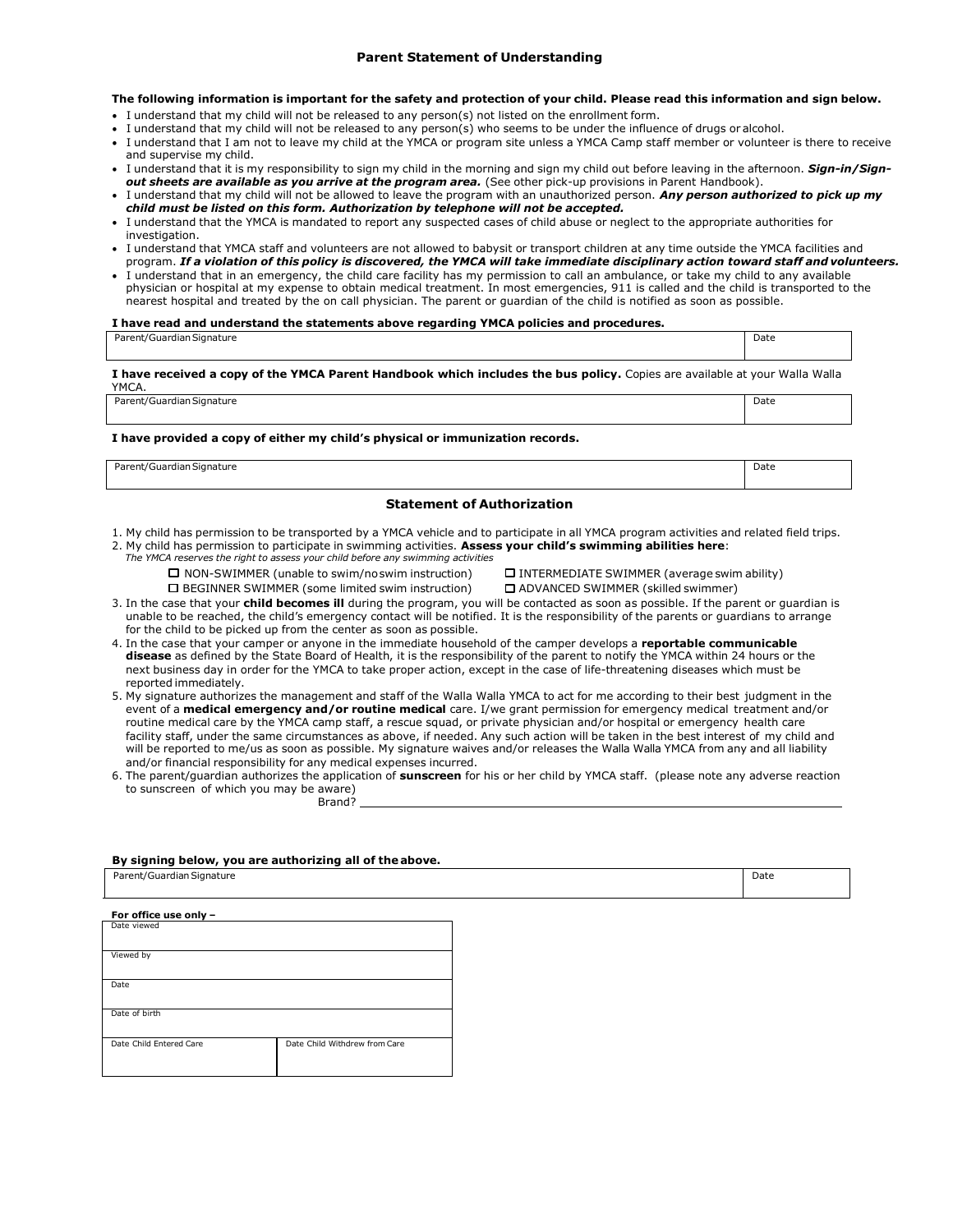#### **BEHAVIOR AGREEMENT**

At the YMCA we take the happiness of your children very seriously. We want every day here to become a happy memory for them. Therefore, we work hard at creating an environment that will allow this to happen. Along with our efforts, we need the children to help us create that environment by following some simple, but effective rules. Below is our Behavior Agreement, please read over it with your child and be sure they understand what it is and why they are signing it. This will help us help them have a wonderful experience at YMCA Summer Camp! Thank you!



Parent/Guardian Signature Date Date of the Contract of the Contract of the Contract of the Contract of the Date of the Date of the Contract of the Contract of the Contract of the Contract of the Contract of the Contract of Camper's Signature Date of the Camper's Signature Date of the Camper's Signature Date of the Camper's Signature

| PLEASE COMPLETE PAYMENT AUTHORIZATION BELOW<br>(Please Check Method of Payment)                                                                                                                                                |                           |                                                                                                                                                                                                                                                                                                                                                                                                                                                                                                                                                                                                                                                                                                                                                                                                                                                                                                      |
|--------------------------------------------------------------------------------------------------------------------------------------------------------------------------------------------------------------------------------|---------------------------|------------------------------------------------------------------------------------------------------------------------------------------------------------------------------------------------------------------------------------------------------------------------------------------------------------------------------------------------------------------------------------------------------------------------------------------------------------------------------------------------------------------------------------------------------------------------------------------------------------------------------------------------------------------------------------------------------------------------------------------------------------------------------------------------------------------------------------------------------------------------------------------------------|
| <b>CREDIT CARD AUTHORIZATION</b>                                                                                                                                                                                               |                           |                                                                                                                                                                                                                                                                                                                                                                                                                                                                                                                                                                                                                                                                                                                                                                                                                                                                                                      |
| registered week to receive a refund. All camp deposits are nonrefundable                                                                                                                                                       |                           | My preferred draft day is the ______________ Day of the Month. I acknowledge that the charges drafted on this day will be for all<br>service provided in that given month. I authorize the YMCA to charge my credit card for camp payments. I understand that I<br>must provide written notice of cancellation. All cancellations must be done the Wednesday prior to your child's                                                                                                                                                                                                                                                                                                                                                                                                                                                                                                                   |
|                                                                                                                                                                                                                                |                           | <b>DISCOVER</b>                                                                                                                                                                                                                                                                                                                                                                                                                                                                                                                                                                                                                                                                                                                                                                                                                                                                                      |
| NAME AS IT APPEARS ON CARD: WARD AND THE SAME AS IT APPEARS ON CARD:                                                                                                                                                           |                           | CARD ISSUER: (Check One)<br><b>VISA</b>                                                                                                                                                                                                                                                                                                                                                                                                                                                                                                                                                                                                                                                                                                                                                                                                                                                              |
|                                                                                                                                                                                                                                |                           | AMEX<br>EXP. DATE:<br>MC                                                                                                                                                                                                                                                                                                                                                                                                                                                                                                                                                                                                                                                                                                                                                                                                                                                                             |
|                                                                                                                                                                                                                                |                           |                                                                                                                                                                                                                                                                                                                                                                                                                                                                                                                                                                                                                                                                                                                                                                                                                                                                                                      |
| BILLING ADDRESS OF CARDHOLDER: We are also assessed to the contract of the contract of the contract of the contract of the contract of the contract of the contract of the contract of the contract of the contract of the con |                           |                                                                                                                                                                                                                                                                                                                                                                                                                                                                                                                                                                                                                                                                                                                                                                                                                                                                                                      |
|                                                                                                                                                                                                                                |                           |                                                                                                                                                                                                                                                                                                                                                                                                                                                                                                                                                                                                                                                                                                                                                                                                                                                                                                      |
| <b>BANK DRAFT AUTHORIZATION</b>                                                                                                                                                                                                |                           |                                                                                                                                                                                                                                                                                                                                                                                                                                                                                                                                                                                                                                                                                                                                                                                                                                                                                                      |
| check is required with all electronic funds transfer (EFT) applications.                                                                                                                                                       |                           | My preferred draft day is the same same bay of the Month. I acknowledge that the charges drafted on this day will be for all<br>services provided in that given month I authorize my bank to honor pre-authorized drafts drawn by the YMCA on my account for<br>camp payments. I understand that my EFT drafts will occur automatically until I provide written notice to the YMCA two weeks<br>prior to the date of my bank draft payment. When the bank honors the draft by charging my account, such drafts constitute my<br>receipt for the payment. Should any draft not be honored by said bank when received by them, it is understood that the<br>payment is to be made by me in the amount of said payment, plus a service charge. All cancellations must be done the<br>Wednesday prior to your child's registered week to receive a refund. All camp deposits are nonrefundable. A voided |
| <b>NAME OF BANK</b>                                                                                                                                                                                                            | <b>ACCOUNT NUMBER</b>     | TRANSIT/ROUTINGNUMBER                                                                                                                                                                                                                                                                                                                                                                                                                                                                                                                                                                                                                                                                                                                                                                                                                                                                                |
| PLEASE PRINT NAME                                                                                                                                                                                                              | SIGNATURE OF ACCT, HOLDER | <b>DATE</b>                                                                                                                                                                                                                                                                                                                                                                                                                                                                                                                                                                                                                                                                                                                                                                                                                                                                                          |

In the event of health mandates that close or significantly alter the Y's Summer Camps, full or prorated refunds will be available.